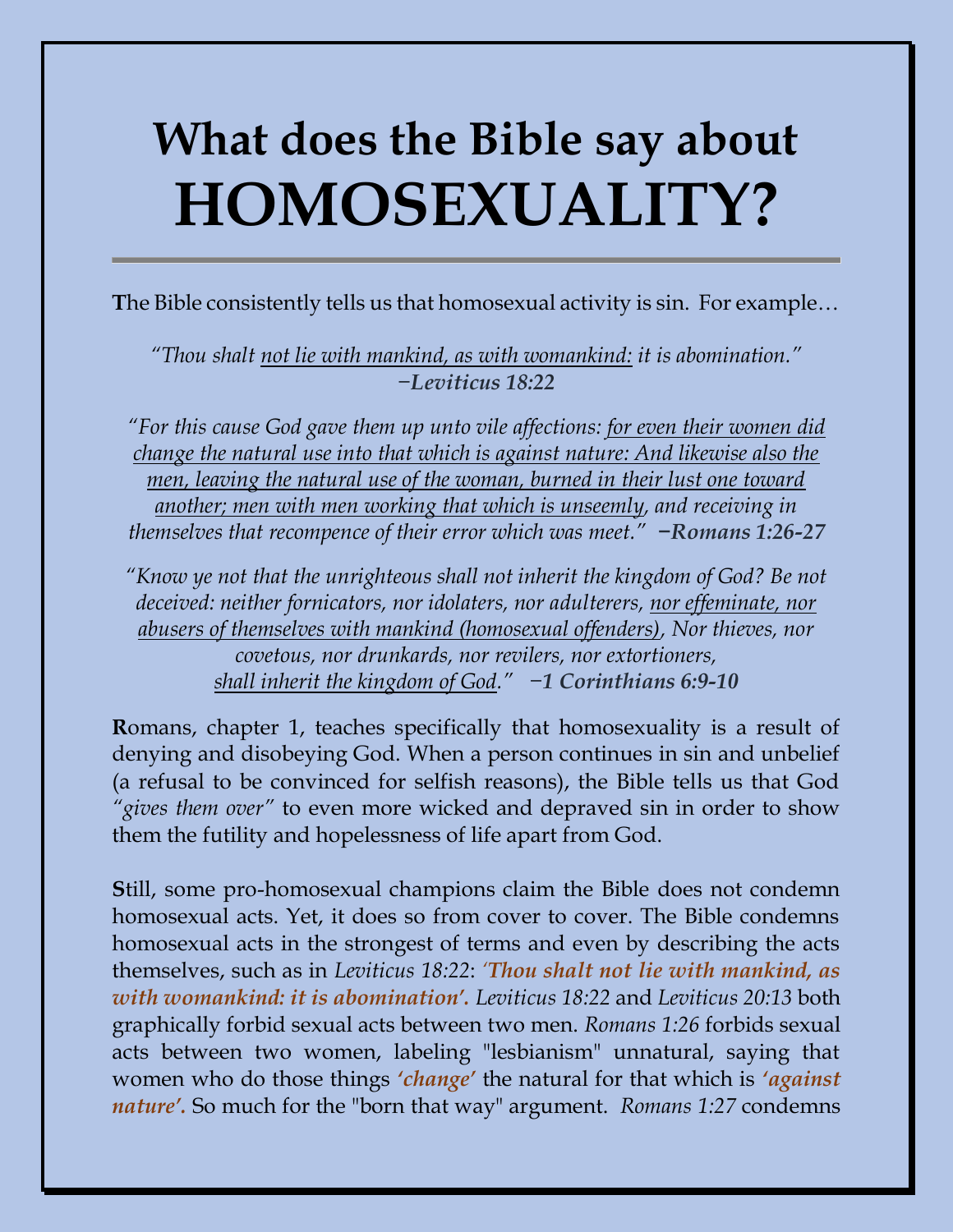sexual acts between men and men. Verse twenty-seven begins with '*And likewise also the men'. I Corinthians 6:9-11* is a warning against the deception that one can live in open rebellion to God's law and still be a Christian headed for heaven. In that passage, sodomites are accurately and plainly called *'abusers of themselves with mankind'. I Timothy 1:8-11* instructs on the lawful use of the law to punish persons who commit acts such as murder, perjury, and sodomy. Here homosexuals are graphically described as *'them that defile themselves with mankind'.* Both of those descriptive phrases, like all New Testament references to those guilty of committing sodomy, are faithfully translated from the word *arsenokoites*, the Greek word which describes homosexual sex acts. Greek was the language in which the New Testament was originally written. Of course, until recent times, no one attempted to claim that the Bible does not condemn and outlaw homosexual sex. That may be in part because one must play the part of a fool to do so (*Rom. 1:22*).

**S**o it is true; from cover to cover, the Word of God condemns homosexual acts such as sodomy. This should not be surprising since those acts are a complete repudiation of God's created order and represent a graphic rebellion against the Creator and Lawgiver of the universe. Homosexual acts go even beyond the sin which *'is common to man'* (I Cor. 10:13) and launch off into sin which is *'unnatural'* (Rom. 1:26-27). Consequently, homosexual acts are incredibly destructive to the individual who commits them (Rom. 1:27-28, Gal. 6:7) and to the nation which allows and condones them. With regard to the latter, God's Word has made it clear He will judge and destroy a nation which allows homosexual acts.

**G**od does not create a person with homosexual desires. The Bible tells us that a person becomes a homosexual because of sin (*John 8:34*; *[Rom 1:24-27](http://bible.logos.com/passage/niv/Romans%201.24-27)*), and ultimately because of their own choice. A person may be born with a greater susceptibility to homosexuality, just as people are born with a tendency to violence and other sins. That does not excuse the person choosing to sin by giving into their sinful desires. If a person is born with a greater susceptibility to anger/rage, does that make it right for them to give into those desires? Of course not, and the same is true for homosexuality.<sup>1</sup>

<sup>&</sup>lt;sup>1</sup> Ralph Ovadal, "What The Bible Really Says About Homosexuality."